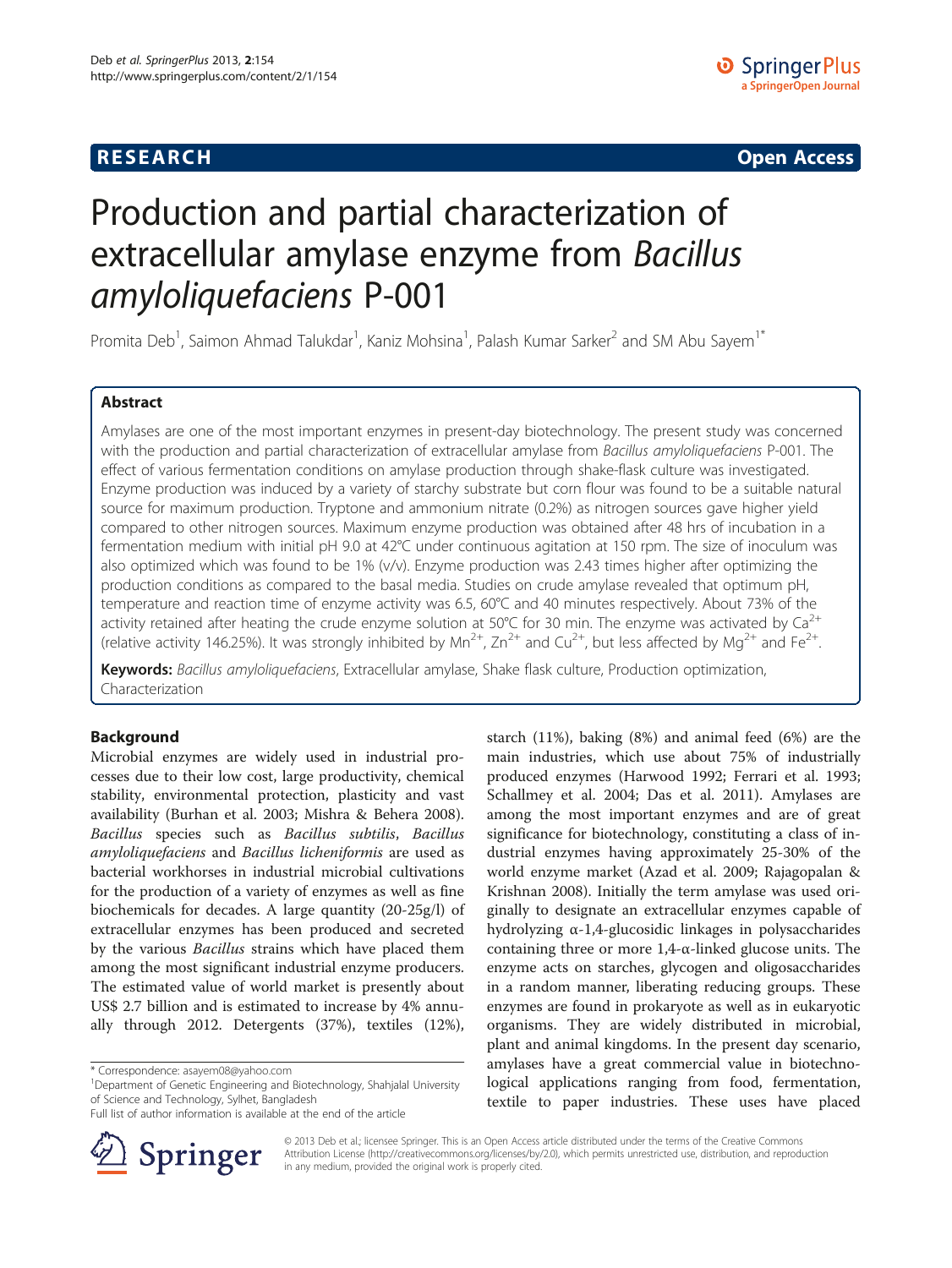greater stress on increasing amylase production and search for more efficient processes (Aehle & Misset [1999](#page-9-0); Lin & Hsu [1997](#page-10-0); Wolfgang [2007\)](#page-11-0). For the maximum enzyme production, medium optimization is a prime step for its commercial usage.

The present work describes the effects of culture conditions on amylase production in batch experiments in shake flasks and under controlled conditions in a laboratory incubator. In this study, we show that enzyme synthesis is affected by carbon and nitrogen sources and maximal activity is attained with inorganic than organic nitrogen sources. The optimum enzyme production by the bacterial isolate was found at 42°C, whereas maximum enzyme activity was observed at 60°C. The enzyme was activated by  $Ca^{2+}$  (relative activity 146.25%). It was strongly inhibited by  $Mn^{2+}$ ,  $Zn^{2+}$  and  $Cu^{2+}$ , but less affected by  $Mg^{2+}$  and Fe<sup>2+</sup>.

### Results and Discussion

The genus Bacillus produces a large variety of extracellular enzymes, of which amylases are of particularly considerable industrial importance (Swain et al. [2006](#page-10-0)). Present study deals with the production condition optimization and partial characterization of crude extracellular amylase produced by Bacillus amyloliquefaciens P-001. Bacillus amyloliquefaciens P-001 were able to hydrolyze starch showing zone of hydrolysis around the colonies on agar medium supplemented with soluble starch (Figure 1).

Therefore, further studies on enzyme production in shake-flask cultures were carried out using Bacillus amyloliquefaciens P-001. The organism was used for extracellular amylase production in shake-flask culture using basal medium (0.1%  $KH_2PO_4$ , 0.25% Na<sub>2</sub> HPO<sub>4</sub>, 0.1% NaCl, 0.2% (NH4)2SO4, 0.005% MgSO4 .7H2O, 0.005% CaCl2, 0.2% tryptone and 1% soluble starch, pH 6.5) (Bose & Das [1996\)](#page-10-0) for 48 hrs hours of incubation at 37°C and enzyme activity was obtained 35.0 U/ml. To enhance the production of enzyme various parameters associated with the production of amylase were studied in the medium used for the enzyme production. Optimization of culture conditions is very important for maximum microbial growth and enzyme production by microorganisms (Kathiresan & Manivannan [2006](#page-10-0)). Among the physical and chemical parameters, optimum temperature, pH range, carbon and nitrogen sources are the most important for enzyme production by microbes (Bose & Das [1996](#page-10-0); Gupta et al. [2003\)](#page-10-0).

Among physical parameters, pH of the growth medium plays an important role in enzyme secretion. The pH range observed during the growth of microbes also affects product stability in the medium (Banargee & Bhattacharya [1992](#page-10-0)). Most of the earlier studies revealed an optimum pH range between 6.0 and 7.0 for the growth of bacterial strains and enzyme production (Gupta et al. [2003;](#page-10-0) Kundu et al. [1973;](#page-10-0) Castro et al. [1992](#page-10-0)). Previous studies have revealed that fungi required slightly acidic pH and bacteria required neutral pH for optimum growth (Gangadharan et al. [2006\)](#page-10-0). So, the effect of initial pH on the production of amylase by Bacillus amyloliquefaciens P-001 was investigated at different pH (6.0-9.5). The activity of the enzyme was

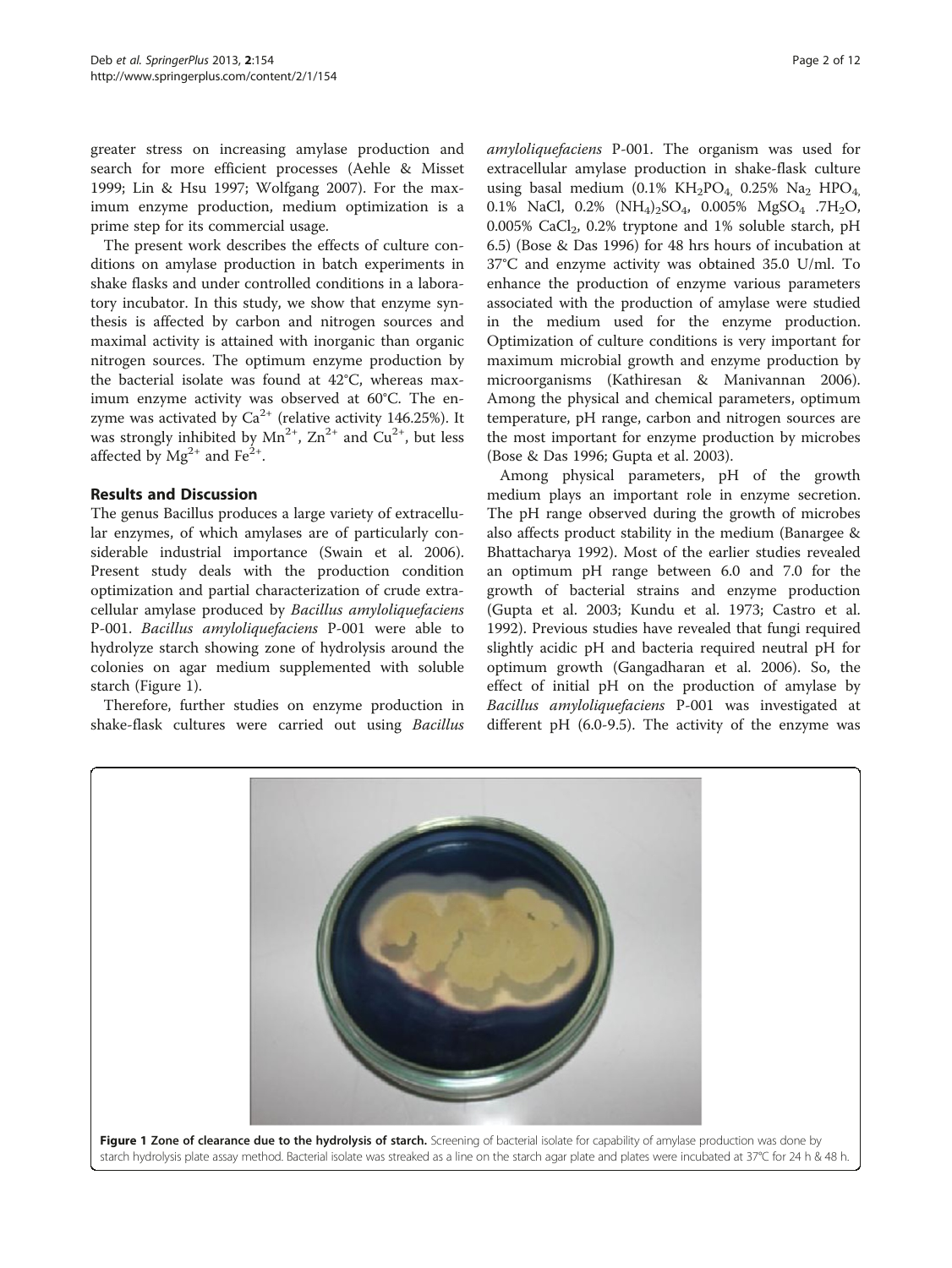<span id="page-2-0"></span>obtained at slightly alkaline pH 9.0. But, the final pH of the medium (initial pH 9.0) of shake flask fermentation was 7.5. At neutral pH, the results were moderate and at acidic pH the enzyme activity was extremely low (Table 1). It might be due to the fact that the enzyme was inactive in the acidic medium (Castro et al. [1993](#page-10-0)). (Nusrat & Rahman [2007\)](#page-10-0) reported that, α-amylase production at pH 7.0 by the Bacillus amyloliquefaciens was maximum. Another study conducted by O. El-Tayeb ([2007](#page-10-0)) showed that alpha amylase production by Bacillus amyloliquefaciens (strain 267CH) in fermentor was highest at pH 6.0. (El-Tayeb et al. [2007\)](#page-10-0).

Temperature is a vital environmental factor which controls the growth and production of metabolites by microorganisms and this is usually varied from one organism to another (Banargee & Bhattacharya [1992](#page-10-0); Kumar & Takagi [1999\)](#page-10-0). Bacterial amylases are produced at a much wider range of temperature. Bacillus amyloliquefaciens, B.subtilis, B. licheniformis and B. stearothermophilus are among the most commonly used Bacillus sp. reported to produce  $α$ -amylase at temperatures 37–60°C (Mendu et al. [2005](#page-10-0); Mielenz [1983;](#page-10-0) Syu & Chen [1997](#page-11-0); Mishra et al. [2005\)](#page-10-0). A wide range of temperature (35-80°C) has been reported for optimum growth and α-amylase production in bacteria (Burhan et al. [2003](#page-10-0); Castro et al. [1992](#page-10-0); Prakash et al. [2009;](#page-10-0) Lin et al. [1998\)](#page-10-0). In present study, for the determination of optimum temperature for enzyme production, the fermentation was carried out at different temperatures (32 to 45°C). Enzyme production was gradually increased with increasing temperature and maximum enzyme production was observed at 42°C (Table 1). The

Table 1 Effect of culture conditions for extracellular amylase production from Bacillus amyloliquefaciens P-001 in shake-flask cultivations

| <b>Culture condition</b>    | Amylase activity (U/ml)<br>(Mean $\pm$ SE) | Relative<br>activity (%) | Total soluble protein<br>$(mg/ml)$ (Mean $\pm$ SE) |
|-----------------------------|--------------------------------------------|--------------------------|----------------------------------------------------|
| Initial pH                  |                                            |                          |                                                    |
| 6.0                         | 17.25±0.53                                 | 48.13                    | $0.87 + 0.01$                                      |
| 6.5                         | 22.65±0.58                                 | 63.20                    | $1.45 \pm 0.03$                                    |
| 7.0                         | 27.71±0.45                                 | 77.32                    | $1.03 \pm 0.04$                                    |
| 7.5                         | 28.09±0.93                                 | 78.38                    | $2.76 \pm 0.03$                                    |
| 8.0                         | 28.92±0.10                                 | 80.69                    | $3.01 \pm 0.04$                                    |
| 8.5                         | 31.01±0.94                                 | 86.52                    | $2.69 \pm 0.02$                                    |
| 9.0                         | 35.84±0.17                                 | 100.00                   | $2.84 \pm 0.03$                                    |
| 9.5                         | 25.39±0.31                                 | 70.84                    | $2.73 \pm 0.02$                                    |
| Incubation temperature (°C) |                                            |                          |                                                    |
| 32                          | 25.75±0.53                                 | 46.88                    | 3.34±0.05                                          |
| 35                          | 37.14±0.89                                 | 67.61                    | $2.35 \pm 0.06$                                    |
| 37                          | 39.20±0.19                                 | 71.36                    | $2.09 \pm 0.05$                                    |
| 40                          | 53.85±0.40                                 | 98.03                    | 1.79±0.02                                          |
| 42                          | 54.93±0.18                                 | 100.00                   | $1.18 \pm 0.03$                                    |
| 45                          | 30.33±0.59                                 | 55.22                    | $2.40 \pm 0.04$                                    |
| Incubation period (hr)      |                                            |                          |                                                    |
| 24                          | 10.49±0.19                                 | 38.24                    | $4.15 \pm 0.04$                                    |
| 48                          | 27.43±0.08                                 | 100.00                   | 3.97±0.07                                          |
| 72                          | 26.28±0.21                                 | 95.81                    | 3.84±0.05                                          |
| 96                          | 24.04±0.07                                 | 87.64                    | $3.23 \pm 0.06$                                    |
| Inoculums volume (%)        |                                            |                          |                                                    |
| 1.0                         | 39.25±0.20                                 | 100.00                   |                                                    |
| 1.5                         | 35.92±0.27                                 | 91.52                    |                                                    |
| 2.0                         | 34.46±0.17                                 | 87.80                    |                                                    |
| 2.5                         | 31.18±0.27                                 | 79.44                    |                                                    |
| 3.0                         | 30.97±0.18                                 | 78.90                    |                                                    |
| 3.5                         | 28.38±0.18                                 | 72.31                    |                                                    |

Data represent as mean  $\pm$  standard error (SE) for three replicates.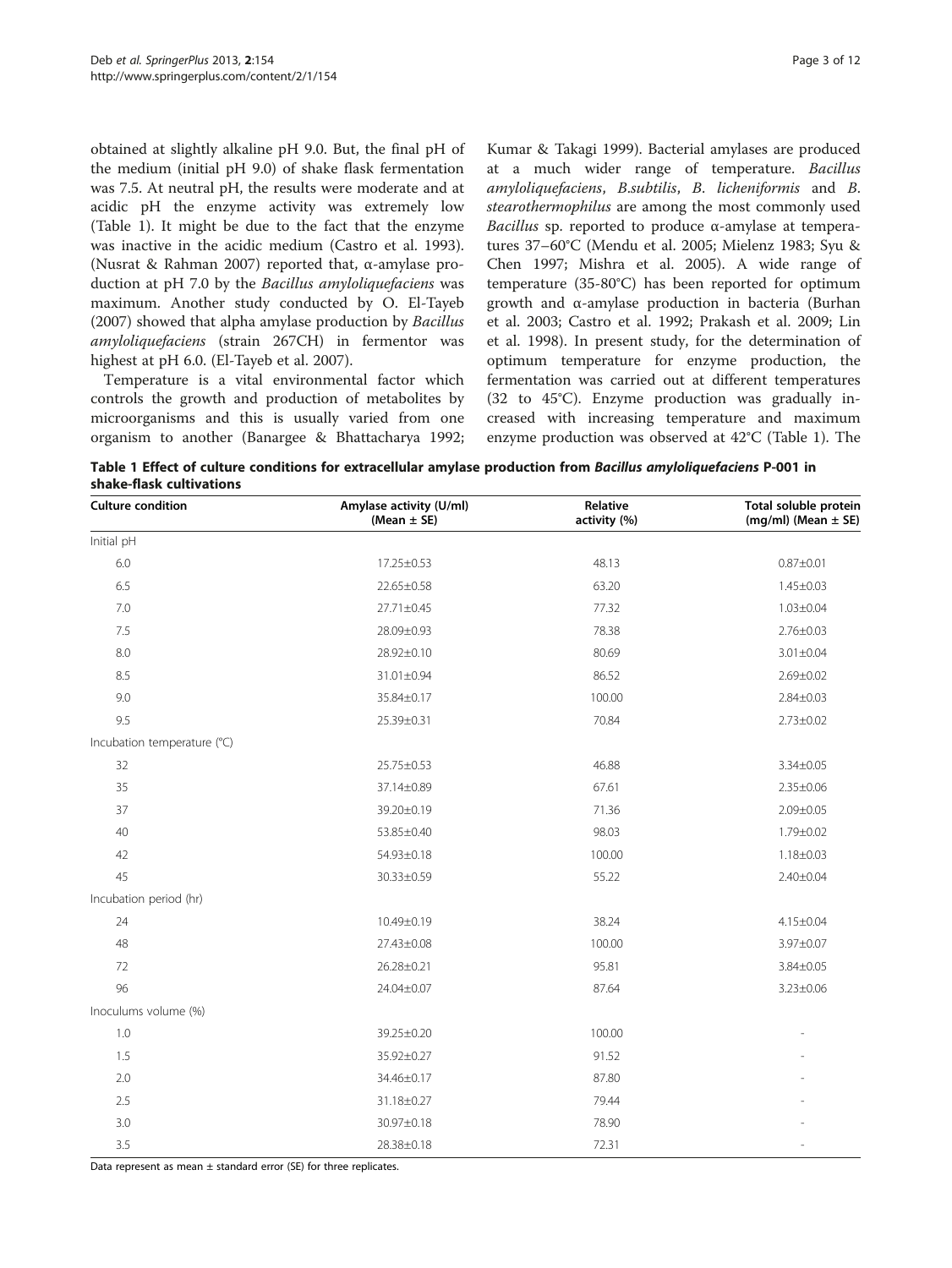optimum range for enzyme production was 40-42°C. Nusrat & Rahman [\(2007\)](#page-10-0) reported that, α-amylase production was maximum at temperature 37°C by the Bacillus amyloliquefaciens. Haq et al. [\(2010](#page-10-0)) reported that, the better activity of α-amylase in stirred fermentor with working volume of 4.5 L was at 37°C in 48 h by using randomly induced mutant strain of Bacillus amyloliquefaciens EMS-6.

From the time course study in shake culture, it was found that the rate of enzyme production was increased with the increase in the fermentation period and reached its maximum activity after 48 hour incubation (Table [1](#page-2-0)). The total protein content obtained was 3.97 mg/ml at that time. A prolonged incubation time beyond 48 hour did not increase the enzyme production. These findings are similar to the result reported by Haq et al. [\(2010\)](#page-10-0). A similar result was also found by Asgher et al. ([2007](#page-10-0)) studied on Bacillus subtilis, Kaur & Vyas [\(2012](#page-10-0)) in case of Bacillus sp. DLB 9 and Riaz (et al. [2003\)](#page-10-0) in case of Bacillus subtilis. It might be due to the accumulation of other by products in the medium Riaz et al. ([2003\)](#page-10-0). Efficient induction might not occur until the stationary phase has been reached and the available carbon source was reduced (Huang et al. [2003;](#page-10-0) Wanderley et al. [2004](#page-11-0)). But, Abate et al. [\(1999\)](#page-9-0) reported that the production of α-amylase by Bacillus amyloliquefaciens starts at the beginning of the exponential growth phase reaching the maximum level after 24 hour and after that, α-amylase level decreased drastically probably due to the accumulation of high level of protease activities concomitant with the sporulation process at the end of the exponential growth phase. Similar findings have been reported on Bacillus amyloliquefaciens Hillier et al. ([1997](#page-10-0)) and Bacillus sp. ANT-6 Burhan et al. ([2003](#page-10-0)).

The volume of inoculum plays an important role in the fermentation of enzymes Lin et al. ([1998](#page-10-0)). In our study, 1% inoculum induced the maximum amylase production (Table [1](#page-2-0)). As the inoculum level was further increased, the production of enzyme was gradually decreased. It may be due to the fact that at high concentration of inoculum level, the bacteria grow rapidly and the nutrients present in the media were insufficient to overcome the growth of bacteria. Thus, the production of amylase was affected at higher concentration of inoculum. Our findings are in a good agreement with Riaz et al. ([2003\)](#page-10-0).

Natural sources could serve as economical and readily available raw material for the production of valuable enzymes. Agricultural wastes are being used for liquid fermentation to reduce the cost of fermentation media. These wastes consist of different carbon sources are necessary for the growth of microorganisms (Haq et al. [2005](#page-10-0); Swamy & Seenayya [1996;](#page-11-0) Djekrif-Dakhmouche et al. [2005](#page-10-0)). The nature and amount of carbon sources in culture media are important factor for the production of extracellular amylase Akcan [\(2011\)](#page-9-0). It was found that α-amylase production was maximum when starch was used as the carbon source (Gupta et al. [2003;](#page-10-0) Sumrin et al. [2011](#page-10-0); Bandyopadhyay et al. [1993](#page-10-0); Lin et al. [1994](#page-10-0); Narang & Satyanarayana [2001;](#page-10-0) Bozic et al. [2011](#page-10-0); Sexana et al. [2007](#page-10-0)). Biosynthesis of the enzyme took place not only in the presence of starch but also with other carbon sources. Our study showed that the production of enzyme was highest when corn flour was used as carbon source in the basal media (Figure [2\)](#page-4-0). Besides, rice flour and wheat bran showed moderate effects on enzyme synthesis. Earlier studies reported that, complex substrates induce higher amylase production Sexana et al. ([2007](#page-10-0)).

The nature and relative concentration of different complex nitrogenous sources in the growth medium are both important in the synthesis of amylase. Lower levels of nitrogen and also excess nitrogen are equally detrimental causing enzyme inhibition Sharma et al. ([2012](#page-10-0)). The influence of organic nitrogen sources on amylase production was determined. Among the different organic nitrogen sources tested, tryptone (0.2%) was found to be a good nitrogen source for amylase production from Bacillus amyloliquefaciens P-001 (Figure [3\)](#page-4-0). In fact, tryptone has been reported to be the best nitrogen source for amylase production Okalo et al. ([1996\)](#page-10-0). In present study, yeast extract, casein and beef extract also showed stimulating effects on amylase synthesis. It has been reported that yeast extract also served as good organic nitrogen source for α-amylase synthesis from Bacillus amyloliquefaciens (Sharma et al. [2012;](#page-10-0) Magee & Kosaric [1987](#page-10-0)). Similarly, casein was reported to be a good nitrogen source for α-amylase production from B. subtilis IP 5832 Bozic et al. [\(2011\)](#page-10-0). It was observed that inorganic nitrogen sources gave comparatively higher yields than organic nitrogen sources. In present study, the enzyme production was increased when ammonium nitrate used as inorganic nitrogen source in the culture media. According to Coleman & Elliott ([1962](#page-10-0)) ammonium salts were stimulators of B. subtilis amylase synthesis. Our findings are in a good agreement with the findings of these studies (Figure [4\)](#page-5-0). It has also been reported that, ammonium nitrate and sodium nitrate were the best nitrogen sources for maximum amylase production (Kundu et al. [1973;](#page-10-0) Mahmood & Rahman [2008](#page-10-0)). Ammonium chloride, ammonium sulphate showed stimulating effects on amylase production. It has been found that  $\alpha$ -amylase production by *B*. *subtilis* DM-03 was maximum when ammonium chloride as the nitrogen source Das et al. ([2004](#page-10-0)). Swain et al. ([2006](#page-10-0)) studied on *Bacillus subtilis* reporting that, urea inhibited α-amylase activity which is similar to our findings.

A pH range from 5.5-8.0 was used to study the effect of pH on amylase activity (Figure [5\)](#page-5-0) and optimum pH was found at 6.5. In the alkaline pH range, the activity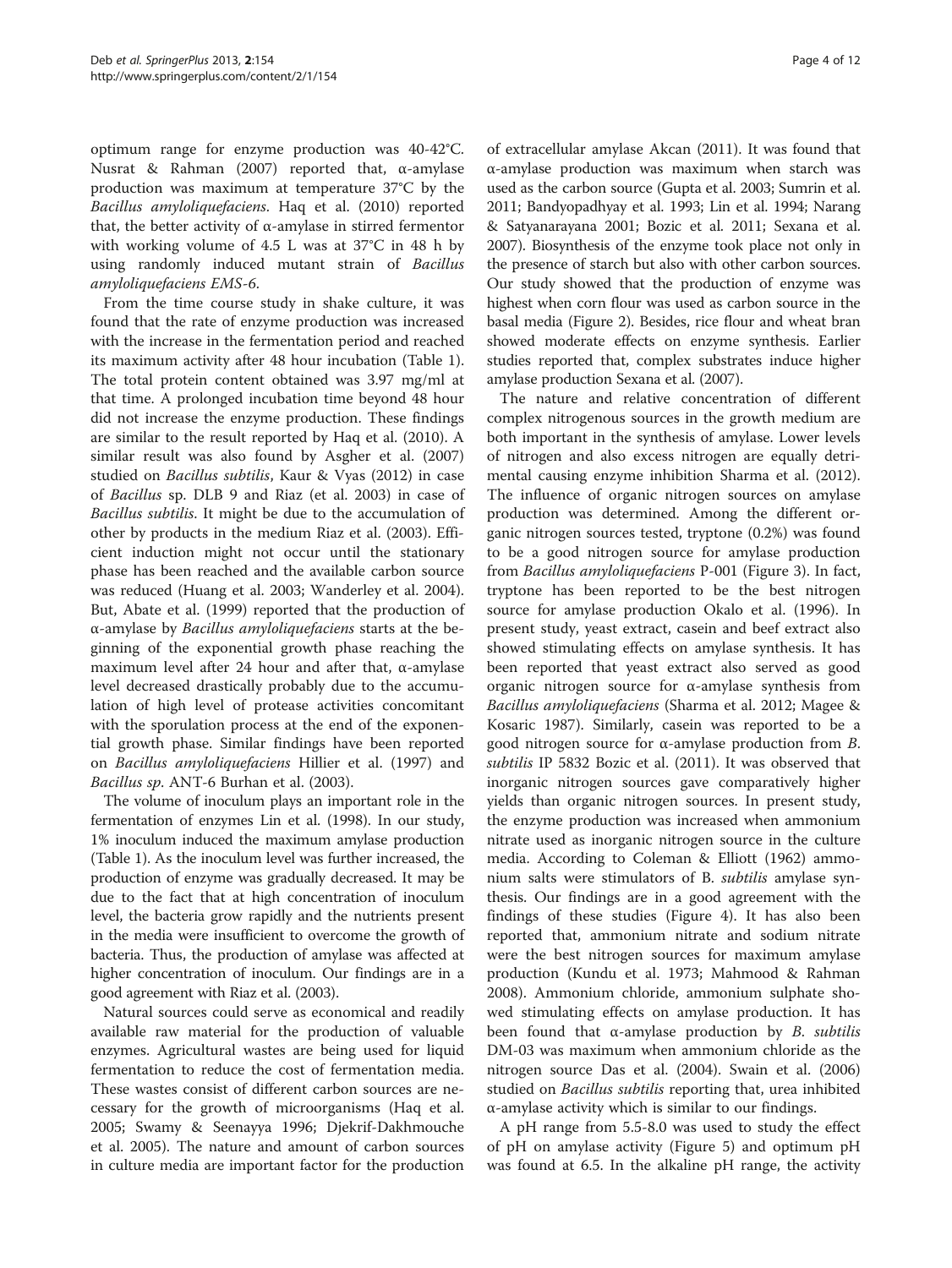<span id="page-4-0"></span>

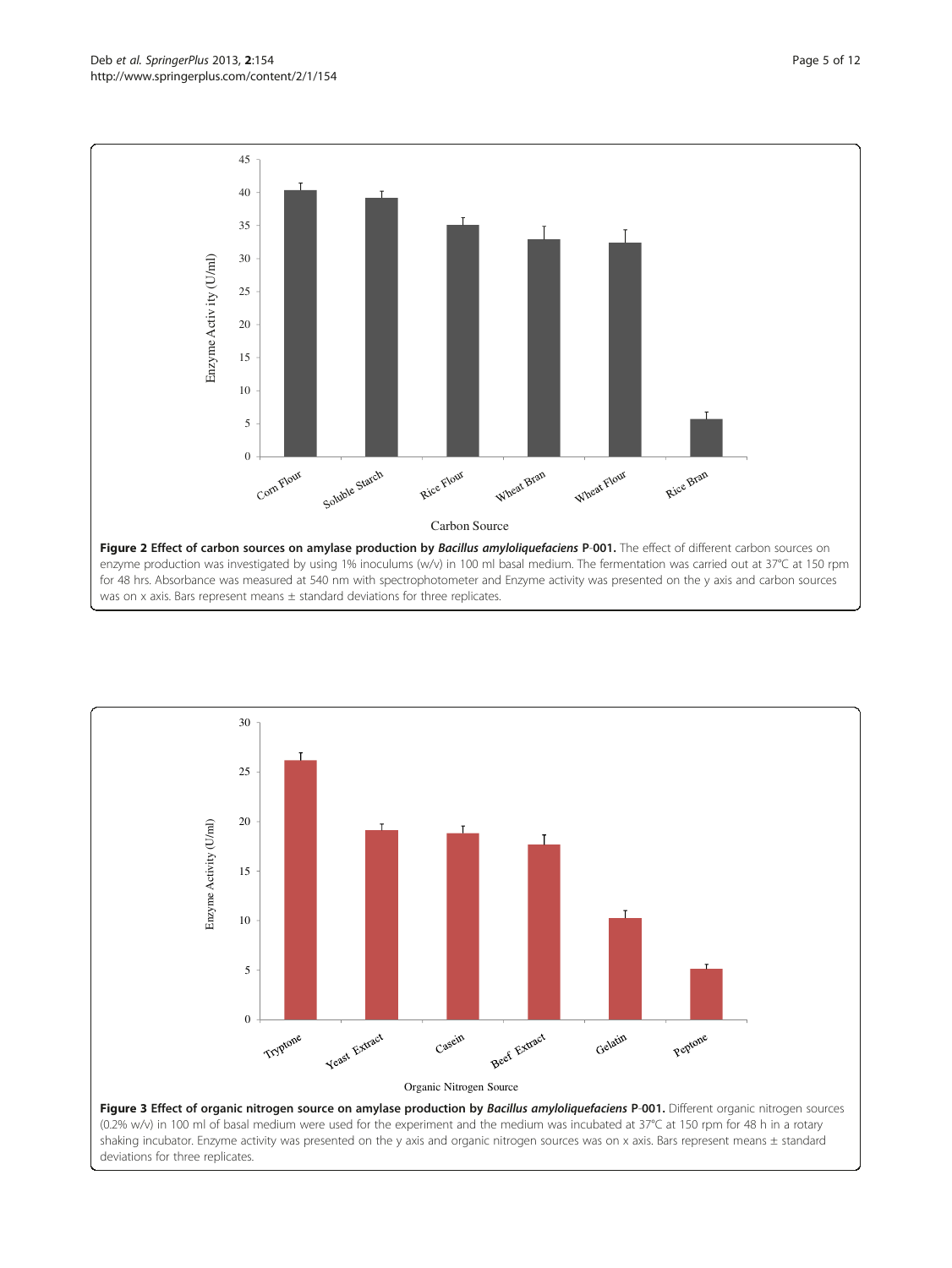

<span id="page-5-0"></span>

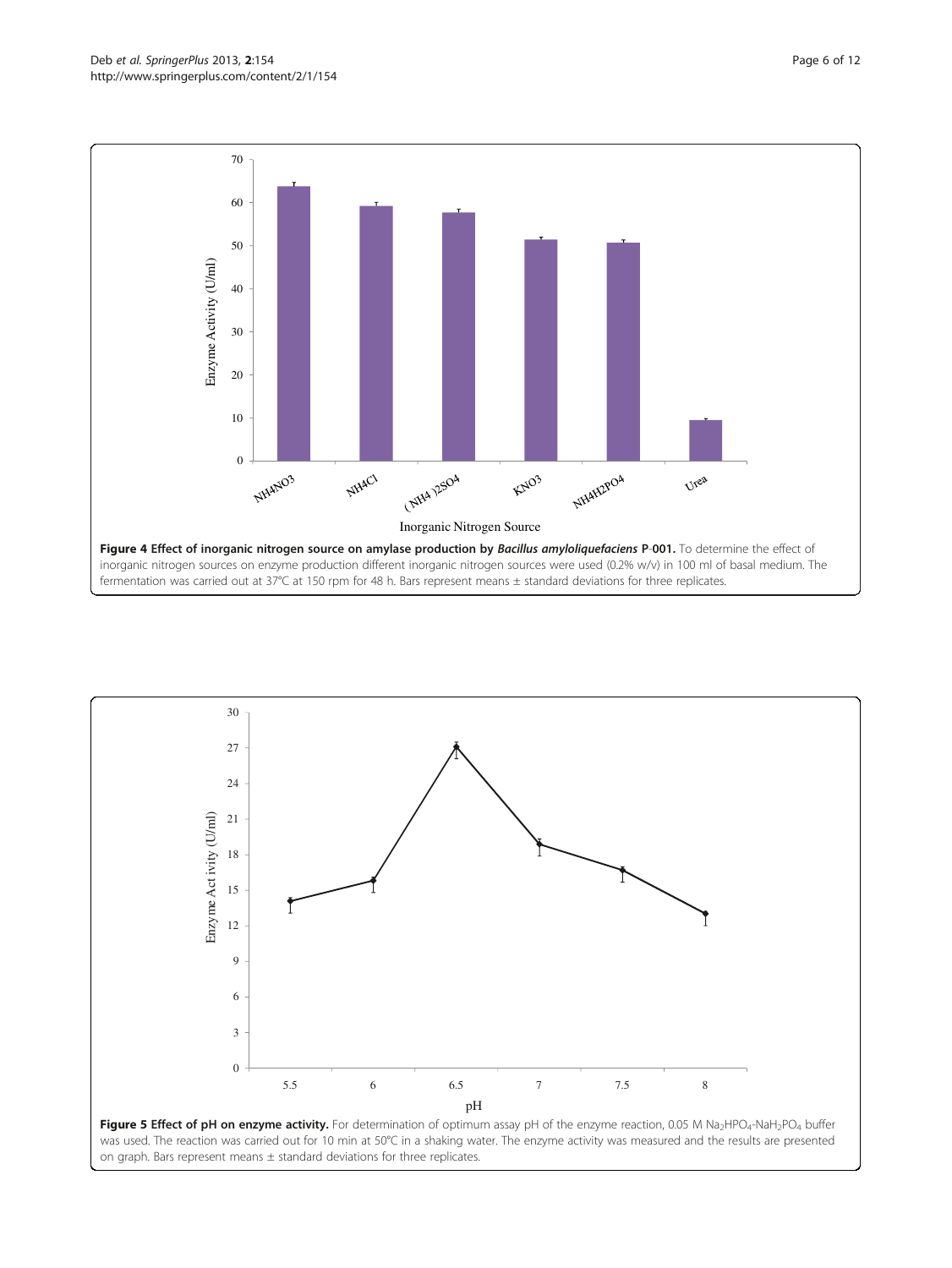was lower. The effect of temperature on enzyme activity was assayed at different temperatures ranging from 35-70°C at optimum pH. The results showed that enzyme activity was increased with temperature and it showed highest activity at temperature 60°C (Figure 6). Above 60°C temperature activity was also decreased. For determination of optimum reaction time, enzyme assay was carried out at different reaction time ranging from 5–50 minutes at constant temperature and pH. It was observed (Figure [7](#page-7-0)) that, the enzyme exhibited its maximum activity at 40 min of reaction time. Aygan et al. ([2008](#page-10-0)) in 2008 reported that enzyme obtained from Bacillus sp. AB68 was active in a broad temperature range between 20 and 90°C, with an optimum of 50°C. Stability of the enzyme is of great importance for the economy of their industrial application. In case of thermostabilty, the enzyme was pre incubated at different temperatures for 30 min and then enzyme was assayed. The results (Figure [8\)](#page-7-0) showed that the enzyme activity was retained 73% after heating at 50°C for 30 min. After this time the activity was decreased drastically and enzyme was completely inactivated when heated at 80°C. Thus, the results concluded that the crude enzyme is moderately temperature stable. It is therefore worthwhile to consider means to stabilize the enzyme under storage conditions. Temperature is an important limiting factor for storage of enzymes. In our study, enzyme was stored at room temperature for 21 days. But, the room temperature was moderately suitable for the storage of this enzyme in considering commercialization and industrial application, thus causing the rapid reduction of enzyme activity. Only 66% of the activity retained at room temperature after 21 days (Figure [9](#page-8-0)).

Most of amylases are known to be metal ion-dependent enzymes, namely divalent ions like  $Ca^{2+}$ ,  $Mg^{2+}$ ,  $Mn^2$ ,  $Zn^2$ ,  $Fe<sup>2+</sup>$  etc. Pandey et al. [\(2000](#page-10-0)). The effect of metal ions on amylase activity was measured in the presence of various metal ions at a concentration of 2 mM. Activities of enzyme were stimulated in the presence of  $Ca^{2+}$ ,  $Mg^{2+}$  and  $Fe^{2+}$ ions (Figure [10](#page-8-0)). On the other hand, a strong inhibitory effect was observed in the presence of  $Cu^{2+}$ ,  $Zn^{2+}$  and  $Mn^{2+}$ . Results suggest that amylase did not require any metal ions for catalytic activity except  $Ca^{2+}$  and was activated (relative activity 146%) by calcium. Tonkova [\(1991\)](#page-11-0) and Chung et al. ([1995\)](#page-10-0) stated that, addition of  $Ca^{2+}$  ion is often significant for production and stability of amylase of many Bacillus spp. According to Gupta et al. ([2003\)](#page-10-0), α-amylase contain at least one  $Ca^{2+}$  ion and affinity of Ca is much stronger than that of other metal ions.

## Conclusions

The cultural conditions and composition of media for optimal production of amylase by B. amyloliquefaciens P-001 has been developed in this study. Enzyme synthesis was affected by carbon and nitrogen sources and maximal activity was attained with inorganic than organic nitrogen sources. The optimum enzyme production by the bacterial isolate was found at 42°C, whereas maximum enzyme activity was observed at 60°C which

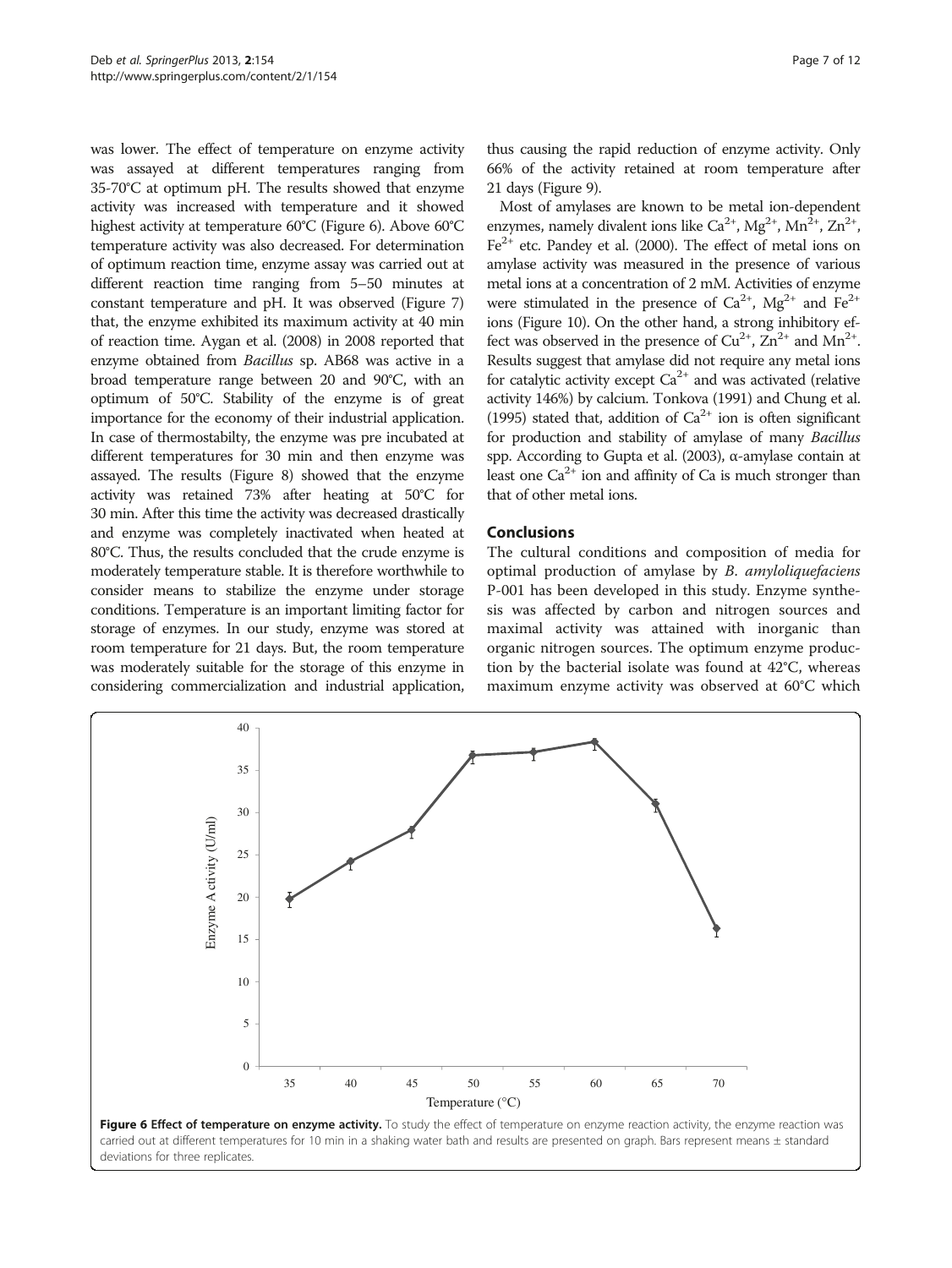out using 0.05 M sodium phosphate buffer (pH 6.5) at 50°C in a water bath at different time intervals and the enzyme activity was then measured. The results are presented on graph. Bars represent means ± standard deviations for three replicates.





<span id="page-7-0"></span>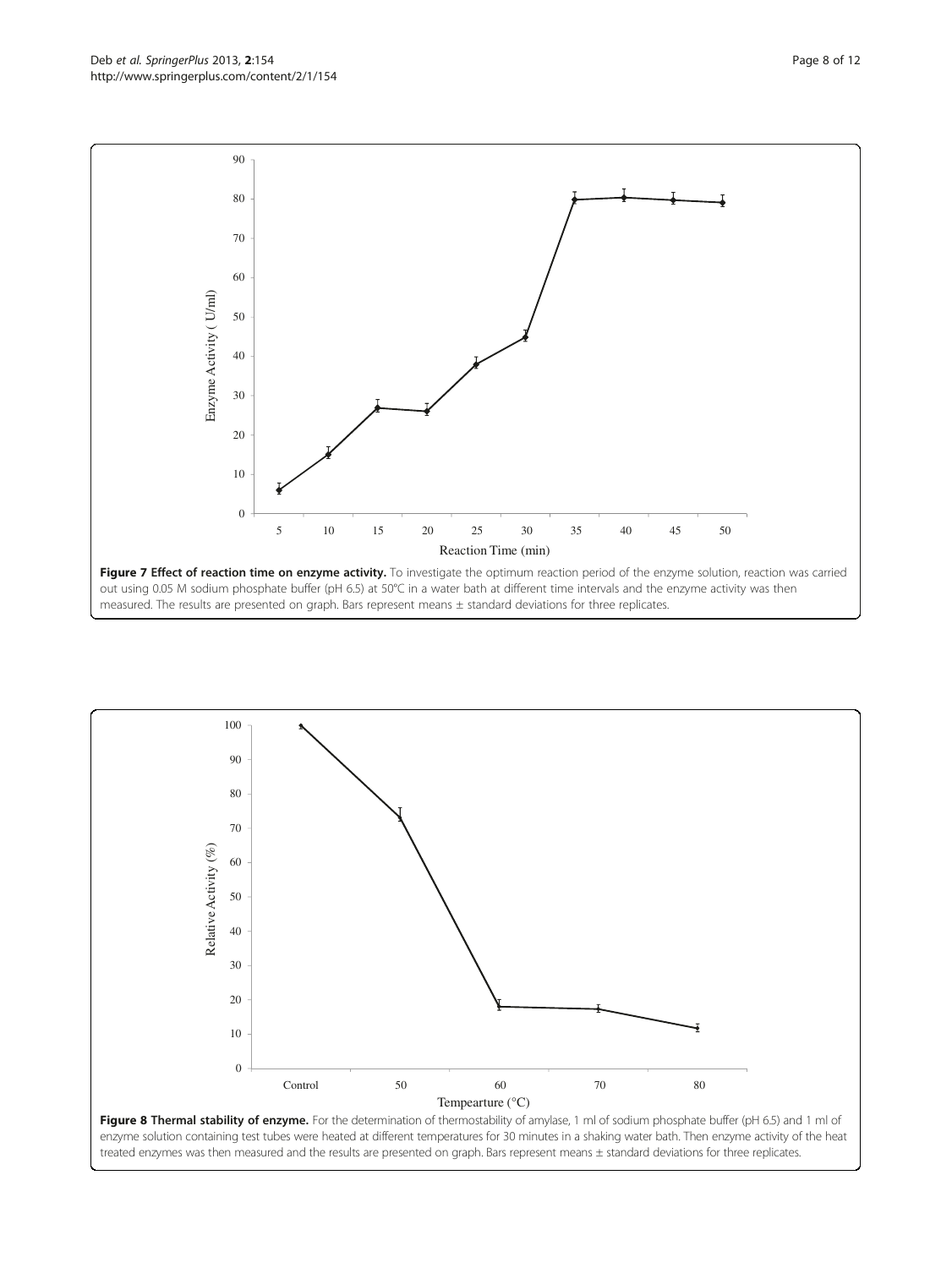<span id="page-8-0"></span>Deb *et al. SpringerPlus* 2013, **2**:154<br>http://www.springerplus.com/content/2/1/154



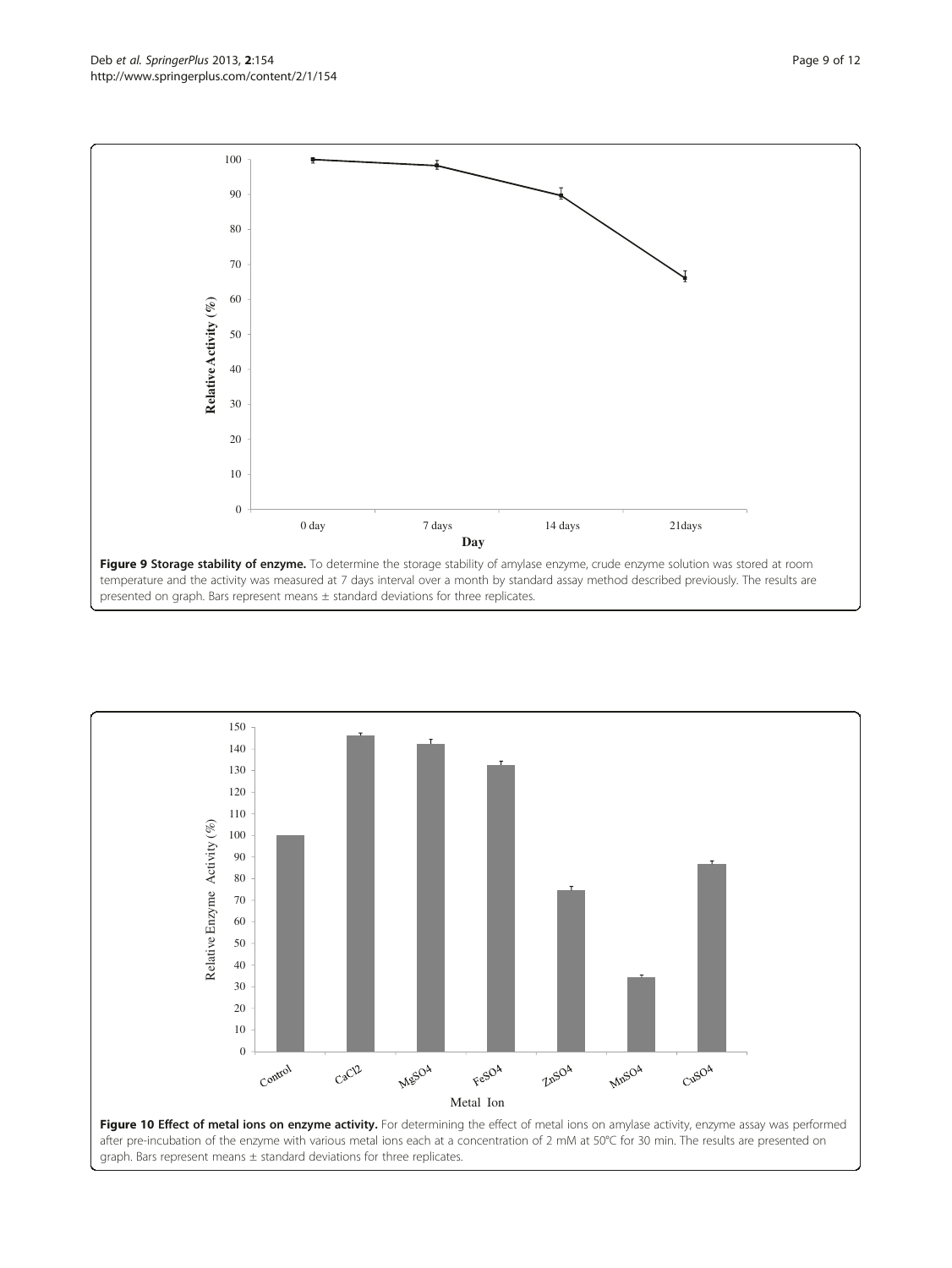<span id="page-9-0"></span>could make the enzyme from B. amyloliquefaciens P-001 more suitable for future use in various industries. It can be concluded that, B. amyloliquefaciens P-001 can be a potential producer of extracellular amylase which could find applications in industry. Due to the importance of these findings, further studies need be carried on in order to commercialize the production process.

## Methods

#### Microorganism

The bacterial culture Bacillus amyloliquefacience P-001 was obtained from the Microbial Biotechnology Division, National Institute of Biotechnology, Ganakbari, Savar, Dhaka. It was maintained on nutrient agar medium. The organism was maintained at 4°C in refrigerator for routine laboratory use. For the long term preservation, the log phage growth bacteria were maintained in 15% glycerol broth at −20°C.

#### Plate assay method

The Bacillus isolates were tested for amylase activity by employing zone clearing technique Atlas et al. ([1995](#page-10-0)) using starch agar medium. The inoculated plates were incubated at 37°C for two days. After incubation, the zone of hydrolysis of starch was detected by flooding the plates with iodine solution. The development of blue colour indicated the presence of starch, while the areas around the hydrolytic bacteria appeared clear.

#### Preparation of seed culture

Vegetative inoculums were used in the present studies. Fifty millilitre of inoculums medium containing nutrient broth 13 g/l, pH 7.4  $\pm$  0.2 was transferred to a 100 ml conical flask and cotton plugged. It was sterilized in an autoclave at 15 lbs/inch<sup>2</sup> pressure at 121°C for 20 min. After cooling to room temperature, a loopful of freshly grown culture was aseptically transferred to it. The flask was incubated overnight at 37°C and 150 rpm in a rotary shaking incubator.

#### Enzyme production in shake flask cultures

The enzyme production was carried out in the basal Asgher et al. [\(2007](#page-10-0)) medium containing 0.1%  $KH_2PO_4$ , 0.25% Na<sub>2</sub> HPO<sub>4</sub>, 0.1% NaCl, 0.2%  $(NH_4)_2SO_4,0.005%$  $MgSO<sub>4</sub>$ .7H<sub>2</sub>O, 0.005% CaCl<sub>2</sub>, 0.2% tryptone and 1% soluble starch. 1 ml of 24 hours grown inoculums were cultivated in 250-ml Erlenmeyer flasks containing 100 ml of medium with an initial pH 7.0. The cultures were shaken at 150 rpm in a orbital shaker incubator at 37°C for at least 48 h unless otherwise stated. After the incubation, the fermented broth was centrifuged in a refrigerated centrifuge machine at 8000 rpm for 15 minutes at 4°C.

#### Enzyme assay

Amylase was determined by using soluble starch, 1% (w/v), as substrate in 0.05 M Sodium phosphate buffer (pH 6.5) essentially according to Gomes et al. ([2001](#page-10-0)). The reaction mixture containing 1.8 ml substrate solution and 0.2 ml suitably diluted enzyme solution was incubated at 50°C for 10 min. The reaction was stopped by adding 3 ml dinitrosalicylic acid (DNS). The reducing sugar released was determined by the method of Miller ([1959\)](#page-10-0). The absorbance was measured at 540 nm with spectrophotometer (Jenway 6305, USA). One unit (U) of enzyme activity is defined in all cases as the amount of enzyme releasing 1 μg of reducing sugar as maltose per minute, under assay conditions.

## Soluble protein estimation

Extracellular soluble protein in culture filtrate was estimated by the Lowry's method using bovine serum albumin (BSA) used as Standard Lowry et al. [\(1951](#page-10-0)). 2 ml of analytical reagent was added to 0.2 ml suitably diluted test samples (enzyme solution). The mixture was mixed well and allowed to stand for 10 min at 50°C. Then 0.2 ml of the folin-ciocalteau reagent was added and shaken to mix well and incubated at room temperature for about 30 min. Optical density of the reaction mixture was measured at 600 nm, against a blank prepared with 0.2 ml buffer. A standard curve was constructed with each experiment using bovine serum albumin as a known protein. The amount of the soluble protein was calculated from the standard curve of as mg protein per ml of test samples.

#### Competing interests

The authors declare that they have no competing interests.

#### Authors' contributions

PKS planned the work that led to the manuscript; PD produced and analyzed the experimental data; SA and KM participated in the interpretation of the results; PD, KM, SMAS and PKS wrote the paper. All authors read and approved the final manuscript.

#### Acknowledgements

The research was supported by National Institute of Biotechnology, Savar, Dhaka, Bangladesh.

#### Author details

<sup>1</sup>Department of Genetic Engineering and Biotechnology, Shahjalal University of Science and Technology, Sylhet, Bangladesh. <sup>2</sup>Microbial Biotechnology Division, National Institute of Biotechnology, Savar, Dhaka, Bangladesh.

#### Received: 12 February 2013 Accepted: 4 April 2013 Published: 10 April 2013

#### References

- Abate CM, Castro NGR, Sineriz F, Callieri DAS (1999) Production of amylolytic enzymes by Bacillus amyloliquefaciens in pure culture and in co-culture with Zymomonas mobilis. Biotechnol Lett 21:249–252
- Aehle W, Misset O (1999) Enzymes for industrial applications. In: Rehm HJ, Reed G (ed) Biotechnology, 2nd edition. Wiley-VCH, Germany
- Akcan N (2011) High level production of extracellular α-amylase from Bacillus licheniformis ATCC 12759 in submerged fermentation. Rom Biotechnol Lett 16(6):6833–6840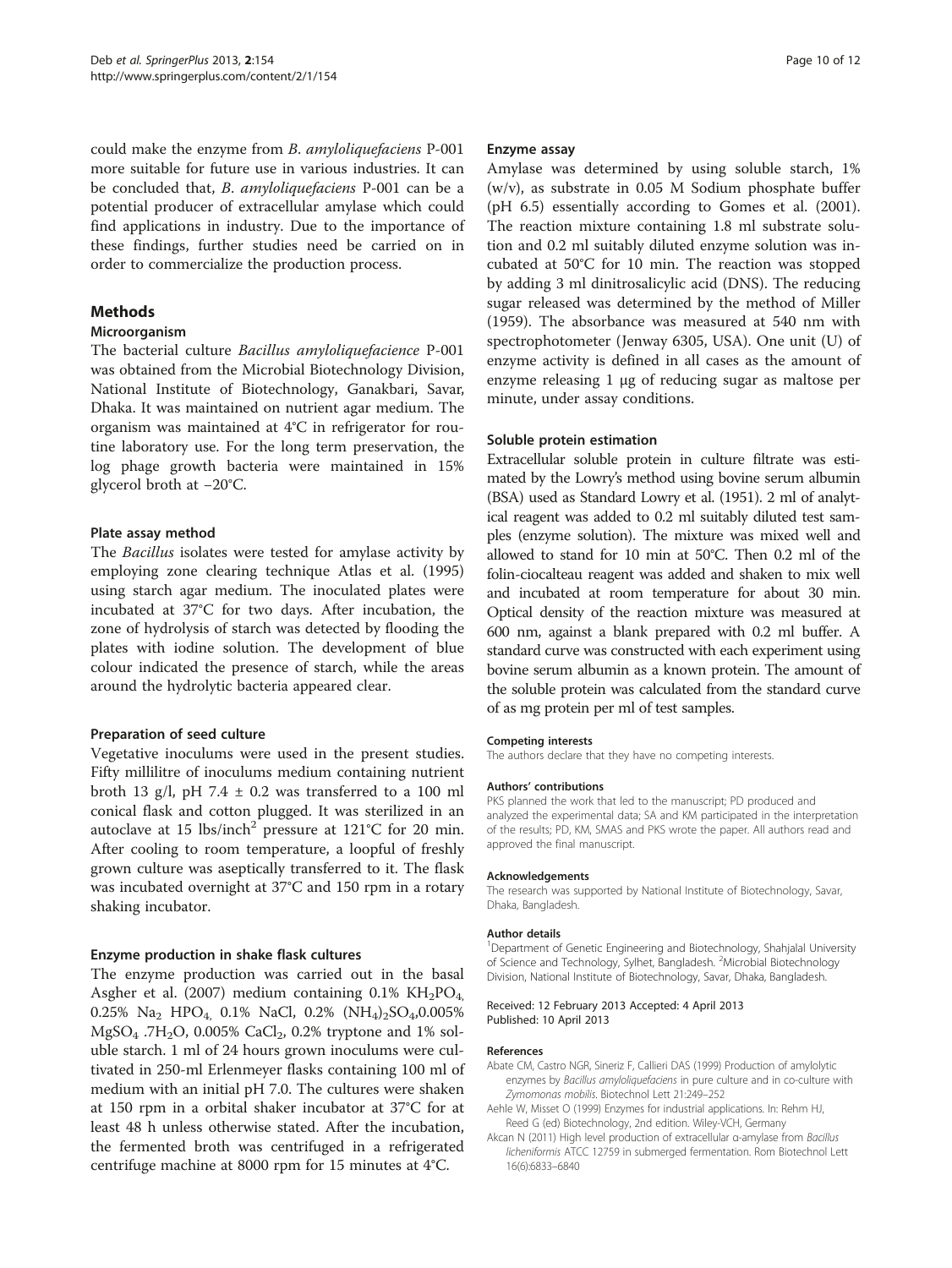- <span id="page-10-0"></span>Asgher M, Asad MJ, Rahman SU, Legge RL (2007) A thermostable α-amylase from a moderately thermophilic Bacillus subtilis strain for starch processing. J Food Eng 79:950–955
- Atlas RM, Parks LC, Brown AE (1995) Laboratory Manual of Experimental Microbiology. Mosby-Year Book Inc., St Louis
- Aygan A, Arikan B, Korkmaz H, Dincer S, Colak O (2008) Highly thermostable and alkaline alpha amylase from halotolerant-alkaliphilic Bacillus sp. AB68. Braz J Microbiol 39:547–553
- Azad MA, Bae JH, Kim JS, Lim JK, Song KS, Shin BS, Kim HR (2009) Isolation and characterization of a novel thermostable alpha-amylase from Korean pine seeds. N Biotechnol 26:143–149
- Banargee R, Bhattacharya BC (1992) Extracellular alkaline protease of newly isolated Rhizopus oryzae. Biotechnol lett 14:301–304
- Bandyopadhyay A, Pal SC, Sen SK (1993) Alpha amylase production in lactose medium by Bacillus circulanse ACB. Microbiologia 9(2):142–148
- Bose K, Das D (1996) Thermostable α-amylase production using B. licheniformis NRRL B1438. Indian J Exp Biol 34:1279–1282
- Bozic N, Ruiz J, Lopez-Santin J, Vujcic Z (2011) Optimization of the growth and α-amylase production of Bacillus subtilis IP 5832 in shake flask and laboratory fermenter batch cultures. J Serb Chem Soc 76(7):965–972
- Burhan A, Nisa U, Gokhan C, Omer C, Ashabil A, Osman G (2003) Enzymatic properties of a novel thermophilic, alkaline and chelator resistant amylase from an alkalophilic Bacillus sp. Isolate ANT-6. Process Biochem 38:1397–1403
- Castro PML, Hayter PM, Ison AP, Bull AT (1992) Application of statistical design to the optimization of culture mediumfor recombinant interferon-gamma production by Chinese hamsterovary cells. Appl Microbiol Biotechnol 38(1):84–90
- Castro GR, Ferrero MA, Mendez BS, Sineriz F (1993) Screening and selection of bacteria with high amylolytic activity. Acta Biotechnol 13:197–201
- Chung YC, Kobayashi T, Kanai H, Akiba T, Kudo T (1995) Purification and properties of extracellular amylase from the hyperthermophilic Archaeon Thermococcus profundus DT 5432. Appl Environ Microbiol 61(4):1502–1506
- Coleman G, Elliott WH (1962) Studies on α-amylase formation by Bacillus subtilis. Biochem J 83(2):256–263
- Das K, Doley R, Mukherjee AK (2004) Purification and biochemical characterization of thermostable, alkaliphilic, extracellular α-amylase from Bacillus subtilis DM-03, a strain isolated from the traditional food of India. Biotechnol Appl Biochem 40:291–298
- Das S, Singh S, Sharma V, Soni ML (2011) Biotechnological applications of industrially important amylase enzyme. Inter J Phar Bio Sci 2(1):486–496
- Djekrif-Dakhmouche S, Gheribi-Aoulmi Z, Meraihi Z, Bennamoun L (2005) Application of a statistical design to the optimization of culture medium for α-amylase production by Aspergillus niger ATCC 16404 grown on orange waste powder. J Food Eng 73:190–197
- El-Tayeb O, Mohammed F, Hashem A, Abdullah M (2007) Optimization of the industrial production of bacterial alpha amyalse in Egypt. IV. Fermentor production and characterization of the enzyme of two strains of Bacillus subtilis and Bacillus amyloliquefaciens. Afr J Biotechnol 7(24):4521–4536
- Ferrari E, Jarnagin AS, Schmidt BF (1993) Commercial Production of Extracellular Enzymes. In: Sonenheim AL, Hoch JA, Losick R (ed) Bacillus subtilis and Other Gram-Positive Bacteria: Biochemistry, Physiology, and Molecular Genetics. American Society for Microbiology Press, Washington DC
- Gangadharan D, Sivaramakrishnan S, Namboothiri KM, Pandey A (2006) Solid culturing of Bacillus amyloliquefaciens for -amylase production. Food Technol Biotechnol 44(2):269–274
- Gomes I, Sultana M, Uddin K, Gomes J, Steiner W, Gomes DJ (2001) Nutrient composition and fermentation conditions for α-amylase production by Bacillus amyloliquefaciens. Bangladesh J Microbiol 18(2):141–150
- Gupta R, Gigras P, Mohapatra H, Goswami VK, Chauhan B (2003) Microbial α-amylases: a biotechnological prospective. Process Biochem 38:1599–1616
- Haq I, Ashraf H, Qadeer MA, Iqbal J (2005) Pearl millet, a source of alpha amylase production by Bacillus licheniformis. Bioresour Technol 96(10):1201–1204
- Haq I, Ali S, Javed MM, Hameed U, Saleem A, Adnan F, Qadeer MA (2010) Production of alpha amylase from a randomly induced mutant strain of Bacillus amyloliquefaciens and its application as a desizer in textile industry. Pak J Bot 42(1):473–484
- Harwood CR (1992) Bacillus subtilis and its relatives: Molecular, biological and industrial workhorses. Trends Biotechnol 10:247–256
- Hillier P, Wase DAJ, Emery AN, Solomons GL (1997) Instability of α-amylase production and morphological variation in continuous culture of Bacillus amyloliquefaciens is associated with plasmid loss. Process Biochem 32:51–59
- Huang H, Ridway D, Gu T, Moo-Young M (2003) A segregated model for heterologous α-amylase production by Bacillus subtilis. Enzyme Microb Technol 32:407–413
- Kathiresan K, Manivannan S (2006) α-amylase production by Penicillium fellutanum isolated from mangrove rhizospheric soil. Afr J Biotechnol 5 (10):829–832
- Kaur P, Vyas A (2012) Characterization and optimal production of alkaline α-amylase from Bacillus sp. DLB 9. Afr J Microbiol Res 6(11):2674–2681
- Kumar CG, Takagi H (1999) Microbial alkaline protease: from a bioindustrial viewpoint. Biotechnol Adv 17(7):561–594
- Kundu AK, Das S, Gupta TK (1973) Influence of culture and nurtitional conditions on the production of amylase by the submerged culture of Aspergillus oryzae. J Ferment Technol 51:142–150
- Lin LL, Hsu WH (1997) A gene encoding for an alpha-amylase from thermophilic Bacillus sp. strain TS-23 and its expression in Escherichia coli. J Appl Microbiol 82:325–334
- Lin LL, Tsau MR, Chu WS (1994) General characteristics of thermostable pullulanases and amylases from an alkalophilic Bacillus sp. TS-23. Appl Microbiol Biotechnol 42:51–56
- Lin LL, Chyau CC, Hsu WH (1998) Production and properties of a raw-starch -degrading amylase from thermophilic and alkaliphilic Bacillus sp. TS-23. Biotechnol Appl Biochem 28:61–68
- Lowry OH, Rosbrough NJ, Farr AL, Randall RJ (1951) Protein measurement with the Folin phenol reagent. J Biol Chem 193(1):265–275
- Magee RJ, Kosaric N (1987) The microbial production of 2,3-butanediol. Adv Appl Microbiol 32:89–161
- Mahmood S, Rahman SR (2008) Production and partial characterization of extracellular α-amylase by Trichoderma viride. Bangladesh J Microbiol 25 (2):99–103
- Mendu DR, Ratnam BVV, Purnima A, Ayyanna C (2005) Affinity chromatography of α-amylase from Bacillus licheniformis. Enzyme Microb Technol 37:712–717
- Mielenz JR (1983) Bacillus stearothermophilus contains a plasmid-borne gene for alpha-amylase. Proc Natl Acad Sci 80:5975–5979
- Miller GL (1959) Use of dinitrosalisylic acid reagent for determination of reducing sugar. Anal Chem 31(3):426–428
- Mishra S, Behera N (2008) Amylase activity of starch degrading bacteria is isolated from soil receiving kitchen wastes. Afr J Biotechnol 7:3326–3331
- Mishra S, Noronha SB, Kumar GKS (2005) Increase in enzyme productivity by induced oxidative stress in Bacillus subtilis cultures and analysis of its mechanism using microarray data. Process Biochem 40:1863–1870
- Narang S, Satyanarayana T (2001) Thermostable alpha-amylase production by an extreme thermophilic Bacillus thermooleovorans. Lett Appl Microbiol 32(1):31–35
- Nusrat A, Rahman SR (2007) Comparative studies on the production of extracellular α-amylase by three mesophilic Bacillus isolates. Bangladesh J Microbiol 24(2):129–132

Okalo BN, Ezeogu LI, Ebisike CO (1996) Raw starch digesting amylase from Thermoactinomyces thalophilus F13. World J Microb Biotechnol 12:637–638

- Pandey A, Nigam P, Soccol CR, Soccol VT, Singh D, Mohan R (2000) Advances in microbial amylases. Biotechnol Appl Biochem 31:135–152
- Prakash B, Vidyasagar M, Madhukumar MS, Muralikrishna G, Sreeramulu K (2009) Production, purification and characterization of two extremely halotolerant, thermostable, and alkali-stable α-amylases from Chromohalobacter sp. TVSP 101. Process Biochem 44:210–215
- Rajagopalan G, Krishnan C (2008) Alpha-amylase production from catabolite derepressed Bacillus subtilis KCC103 utilizing sugarcane bagasse hydrolysate. Bioresour Technol 99(8):3044–3050
- Riaz N, Haq IU, Qadeer MA (2003) Characterization of α-amylase by Bacillus subtilis. Int J Agr Biol 5(3):249–252
- Schallmey M, Singh A, Ward OP (2004) Developments in the use of Bacillus species for industrial production. Can J Microbiol 50:1–17
- Sexana R, Dutt K, Agarwal L, Nayyar P (2007) A highly thermostable and alkaline amylase from a Bacillus sp. PN5. Bioresour Technol 98(2):260–265
- Sharma N, Vamil R, Ahmad S, Agarwal R (2012) Effect of different carbon and nitrogen sources on α-amylase production from Bacillius amyloliquefaciens. Int J Pharm Sci Res 3(4):1161–1163
- Sumrin A, Ahmad W, Ijaz B, Sarwar MT, Gull S, Kausar H, Shahid I, Jahan S, Asad S, Hussain M, Riazuddin S (2011) Purification and medium optimization of α-amylase from Bacillus subtilis 168. Afr J Biotechnol 10(11):2119–2129
- Swain MR, Kar S, Padmaja G, Ray RC (2006) Partial characterization and optimization of production of extracellular α-amylase from Bacillus subtilis isolated from culturable cow dung microflora. Pol J Microbiol 55(4):289–296